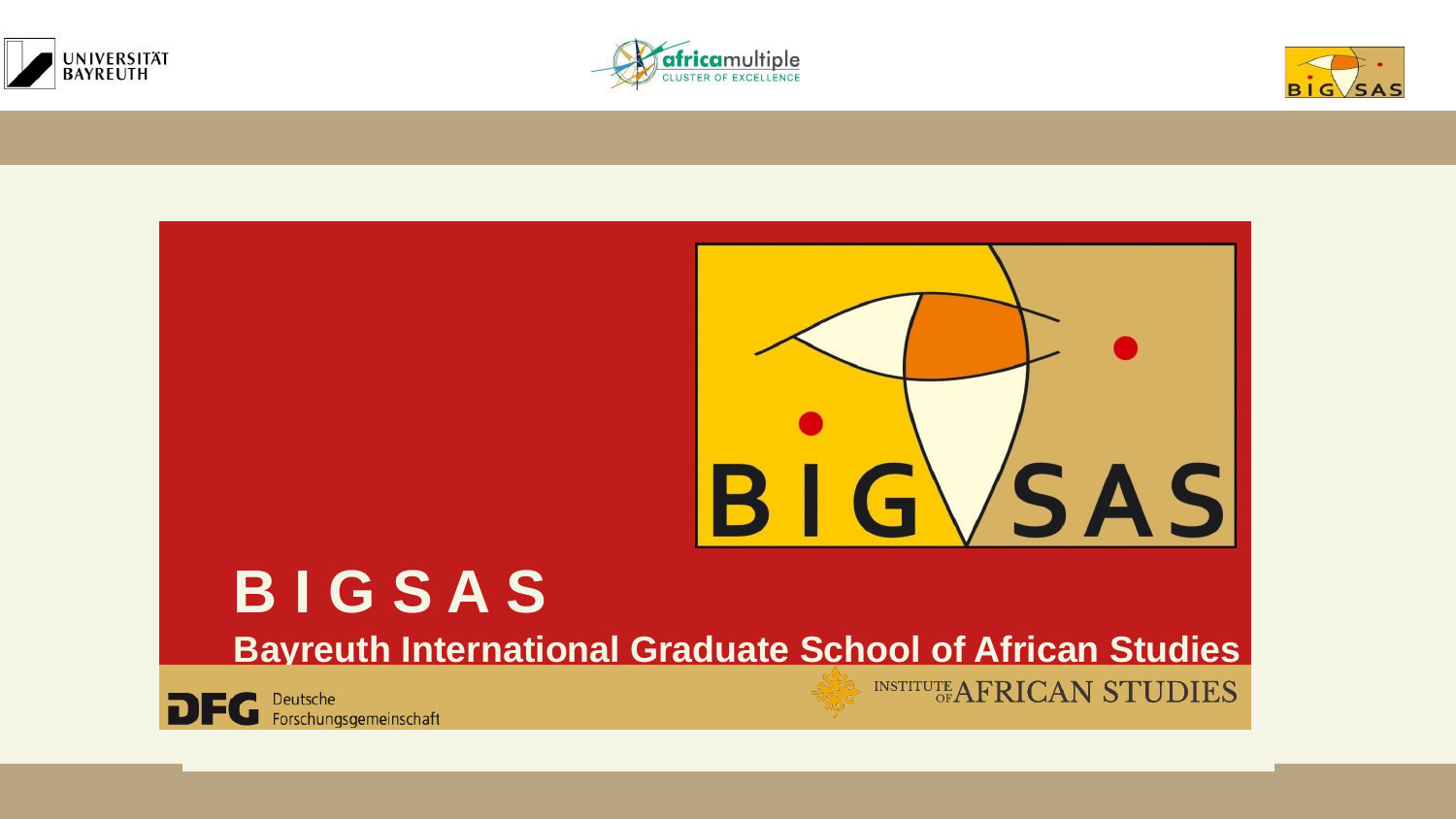

### **Rebranding Tunisian and Moroccan Identity**

### Cultural policies and the legitimation of power Andreas Wüst PhD Student in political science BIGSAS Junior Fellow University of Bayreuth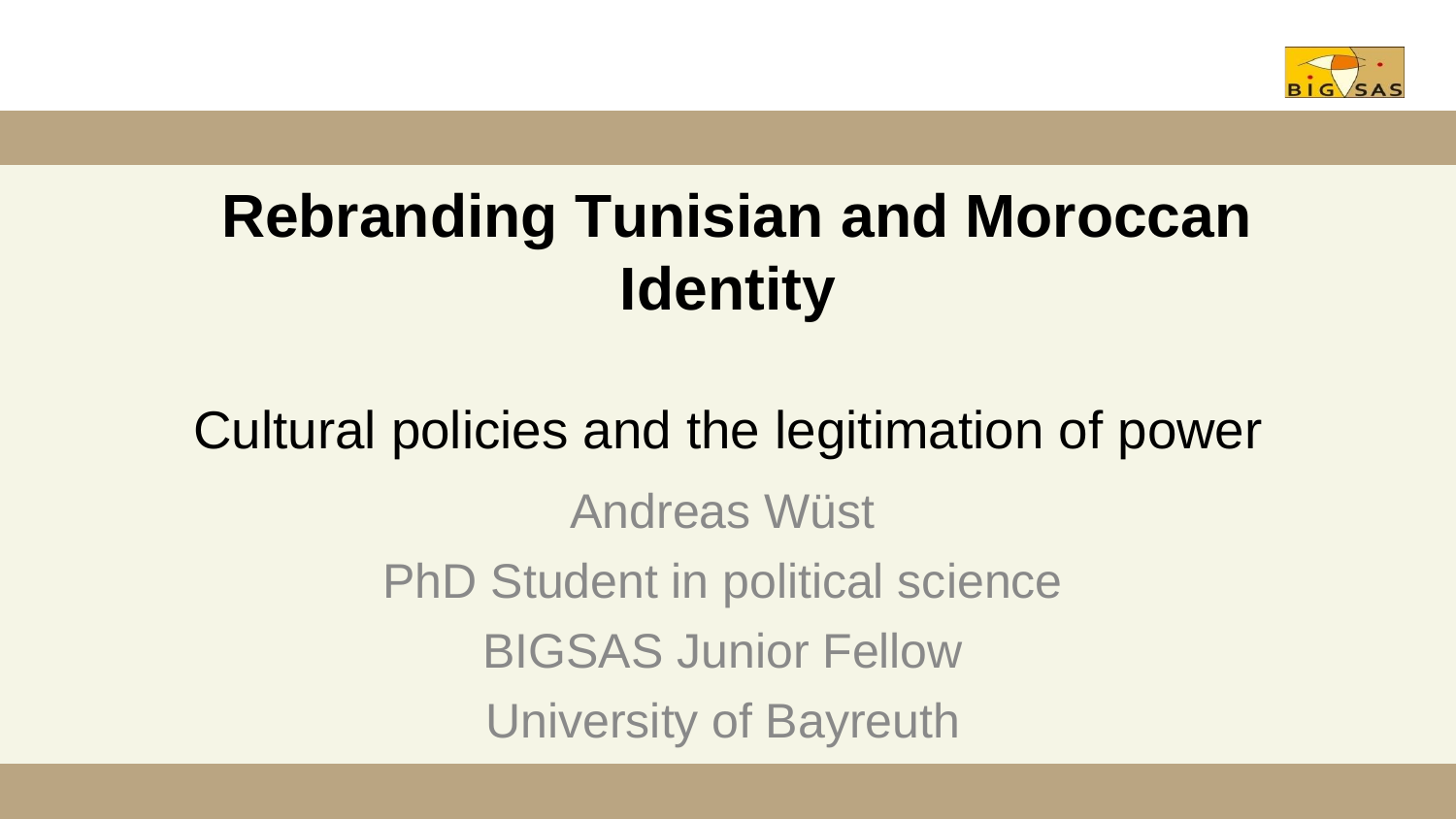### Andreas Wüst



- Master en Lettres Classiques
- Doctorat en Sciences Politiques avec l'Université de Bayreuth et l'École doctorale BIGSAS
- Expériences de terrain en Tunisie et au Maroc

Contact:

[andreas.wuest@uni-bayreuth.de](mailto:andreas.wuest@uni-bayreuth.de)

+49 151 20 12 12 99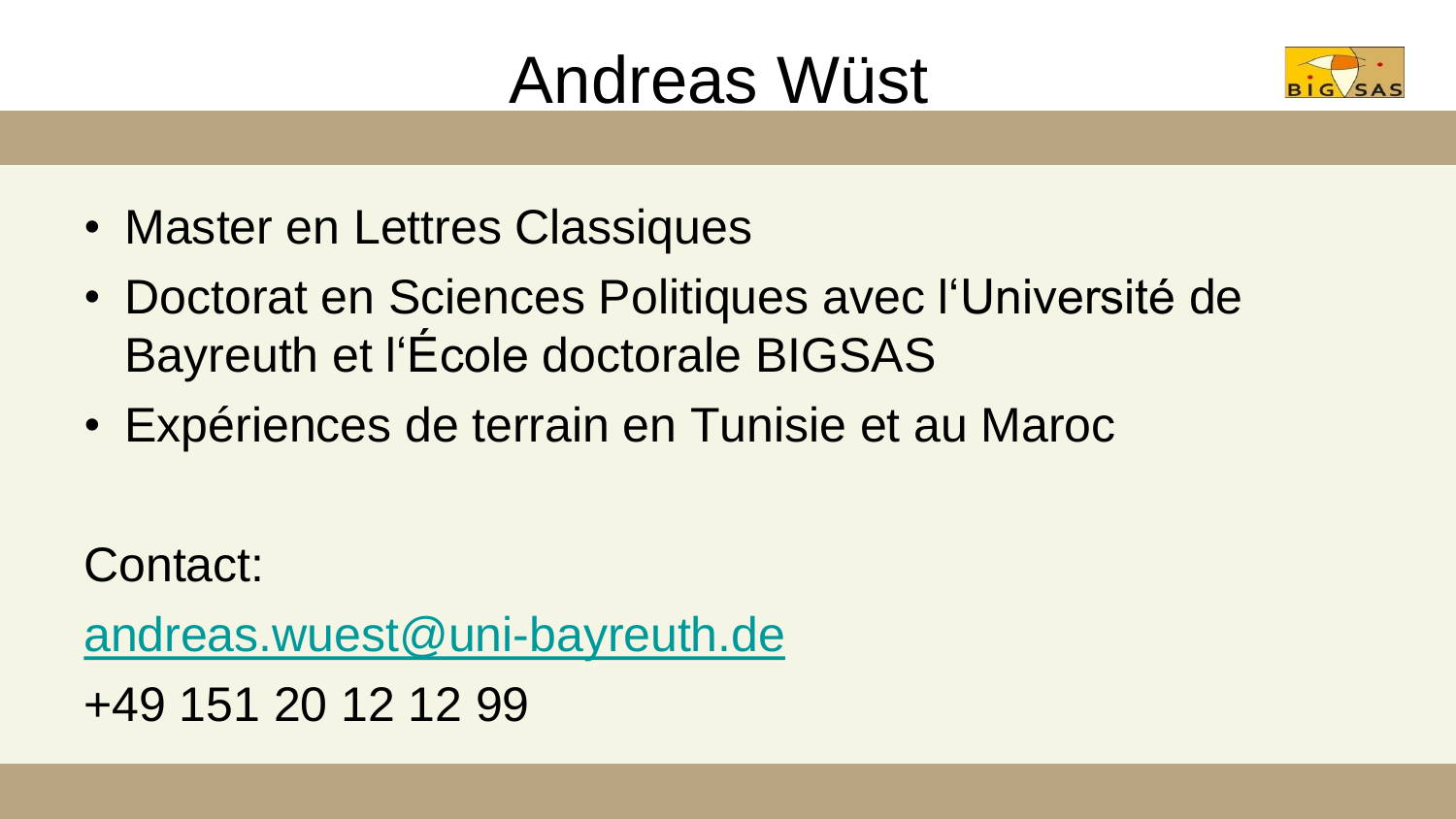## Problématique



Comment les dirigeants d'état emploient-ils la politique culturelle pour legitimiser leur pouvoir et stabiliser le regime politique?

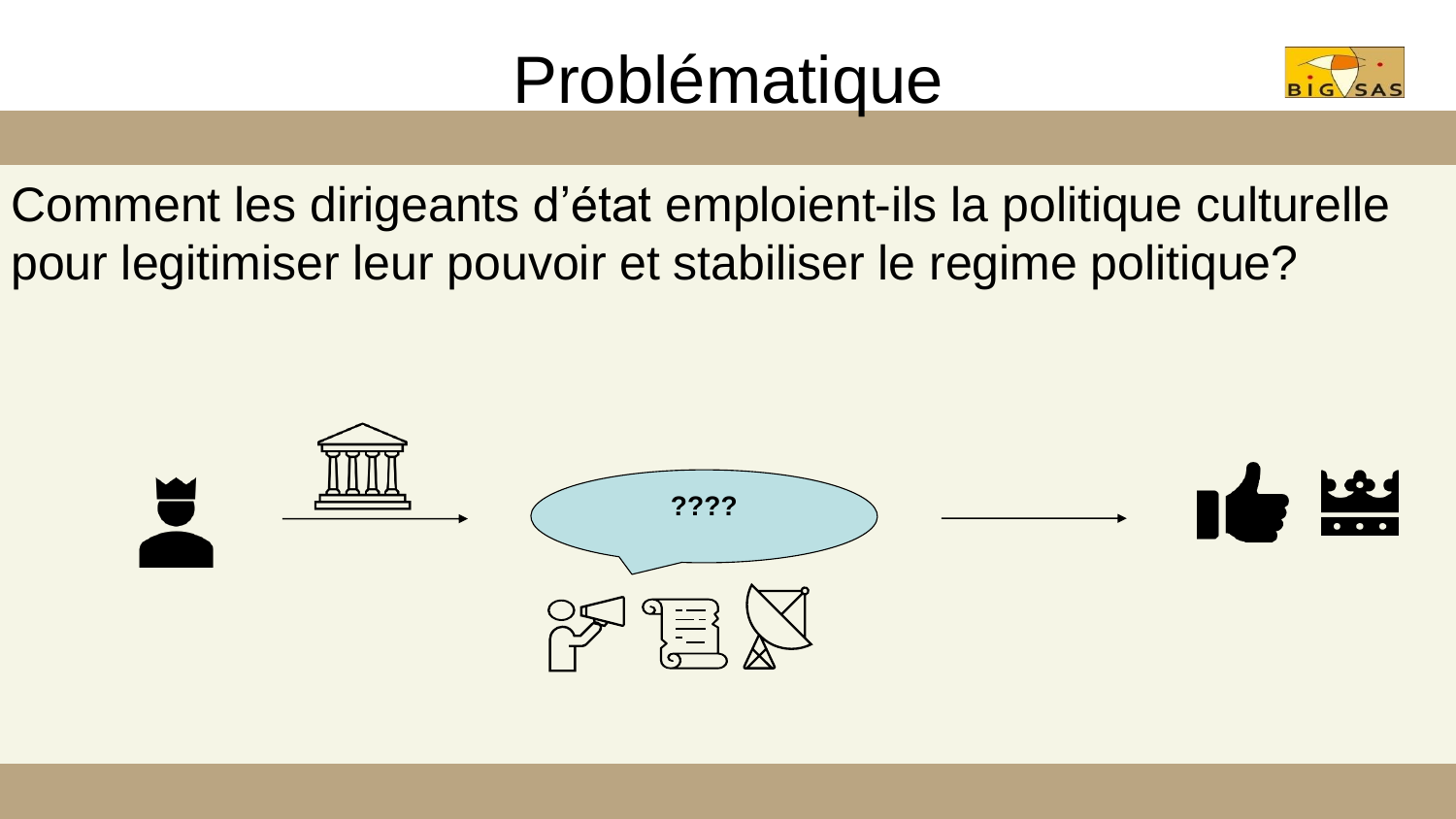#### Schema d'analyse



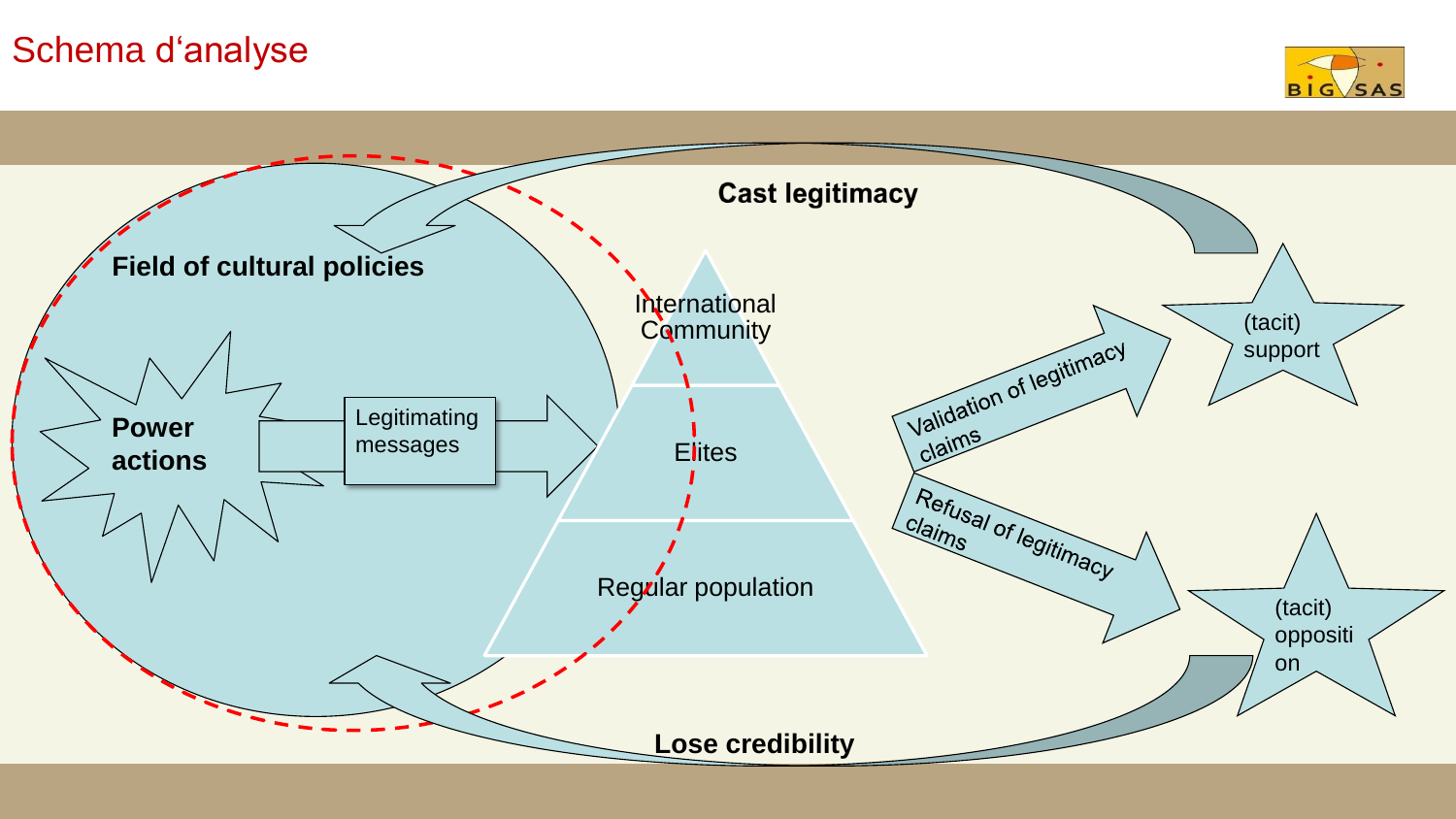#### Mohammed VI et son rôle dans l'état marocain



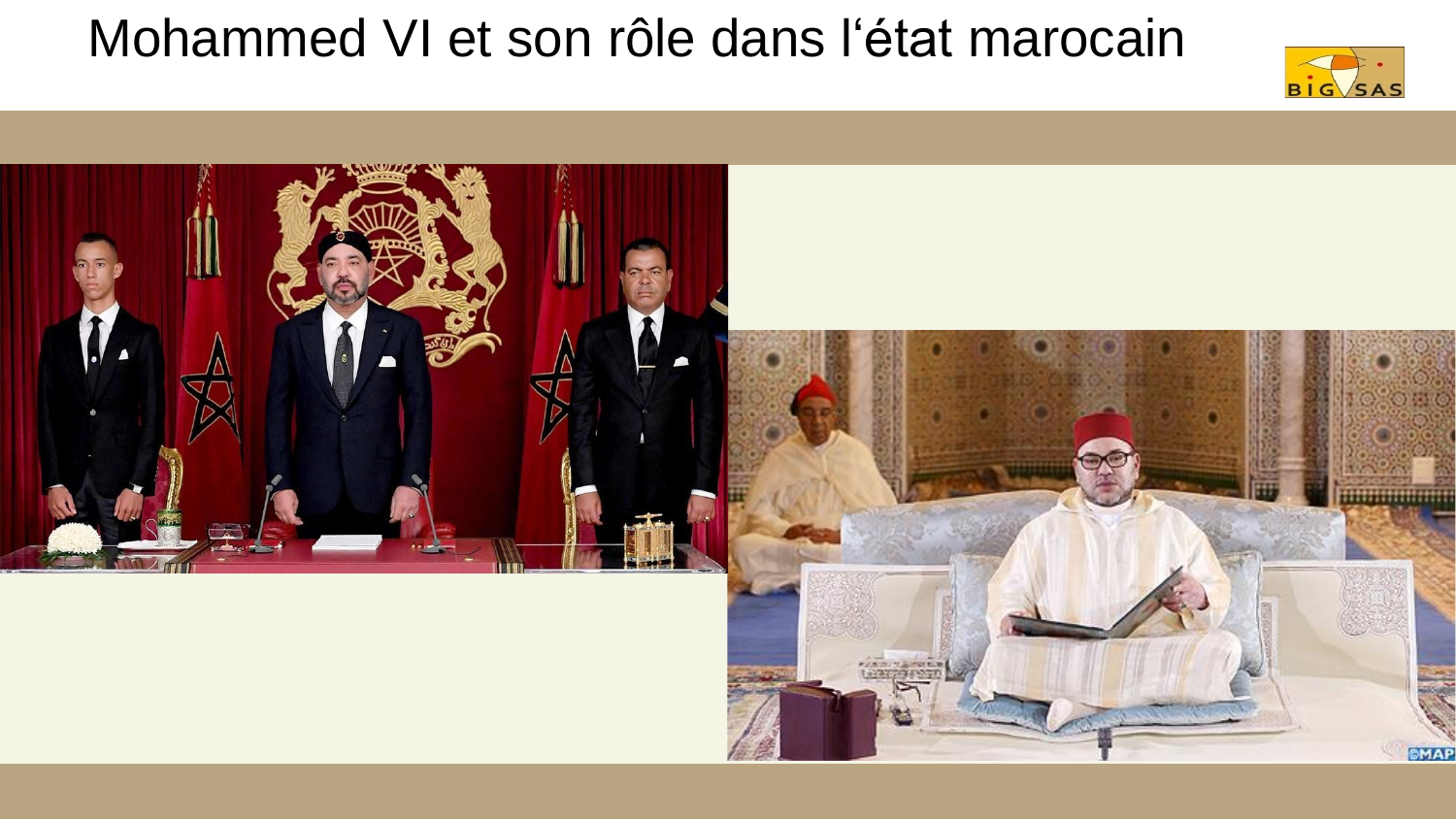### Mehdi Qotbi et la Fondation Nationale des **Musées**



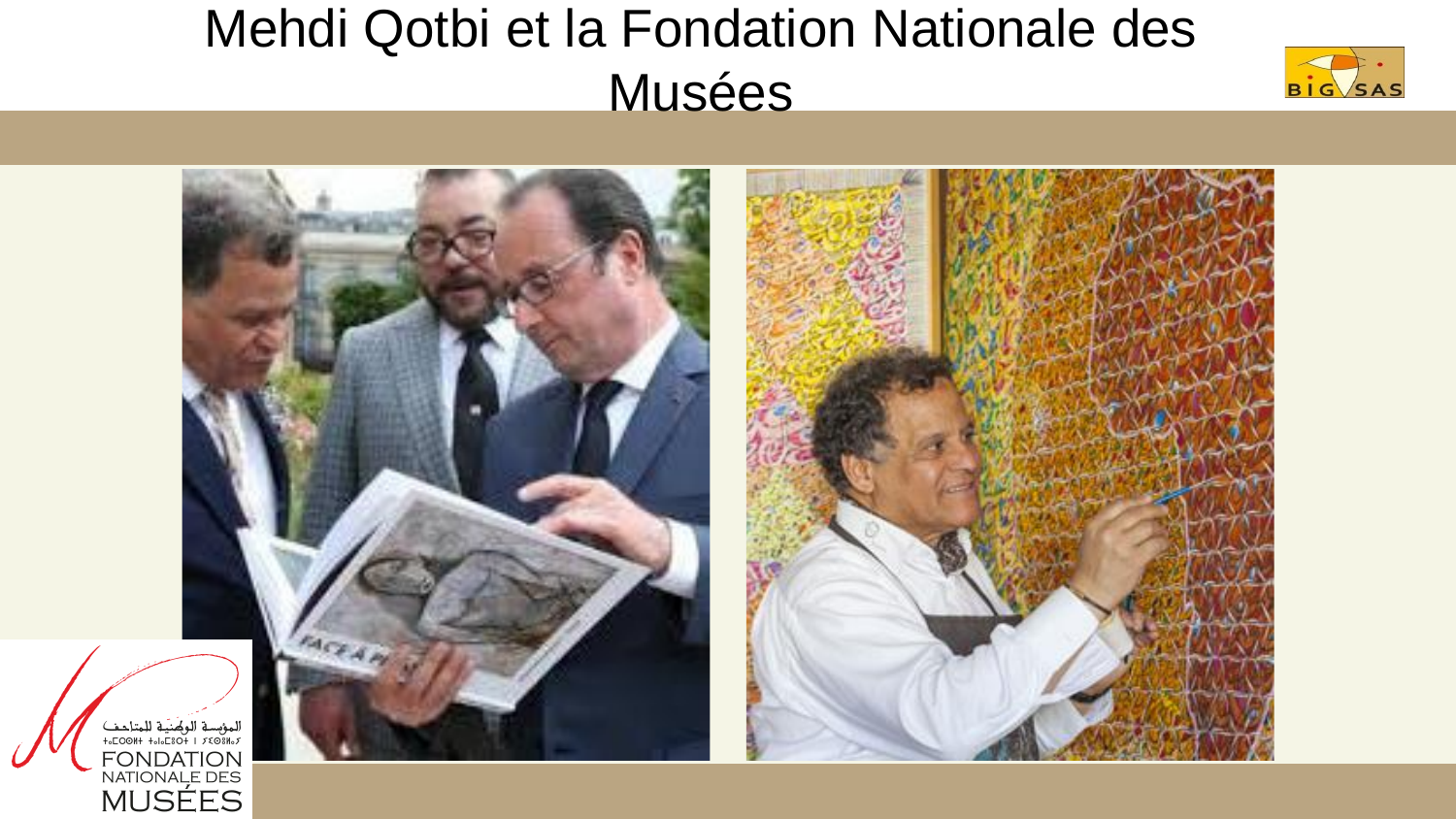#### Grand théâtre de Rabat (by Zaha Hadid)



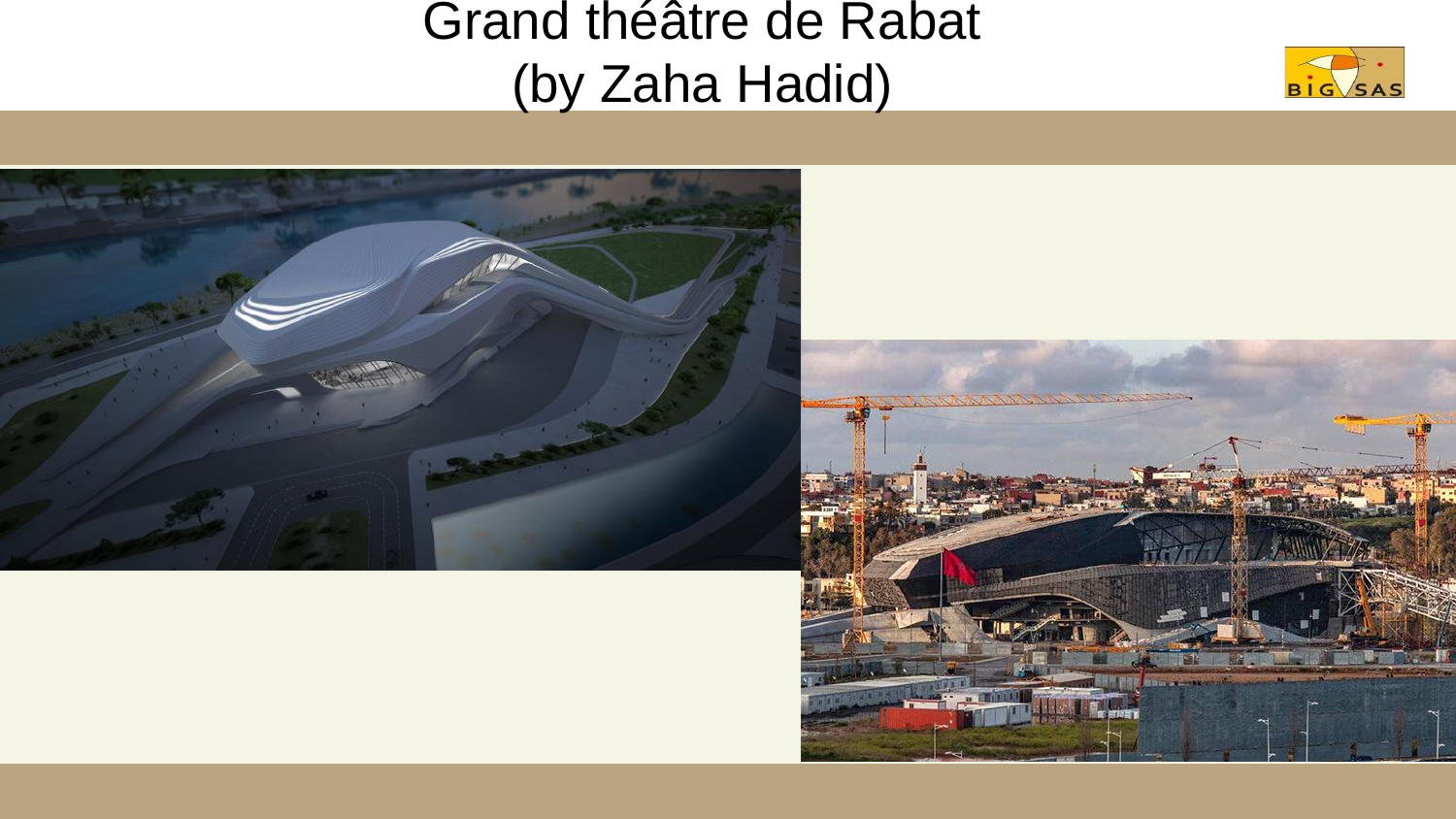#### La tour Mohammed VI





Activités Projets Carrières Contact NL EN ER @ Q A propos



#### <https://youtu.be/Gp2TDZffnXY?t=121>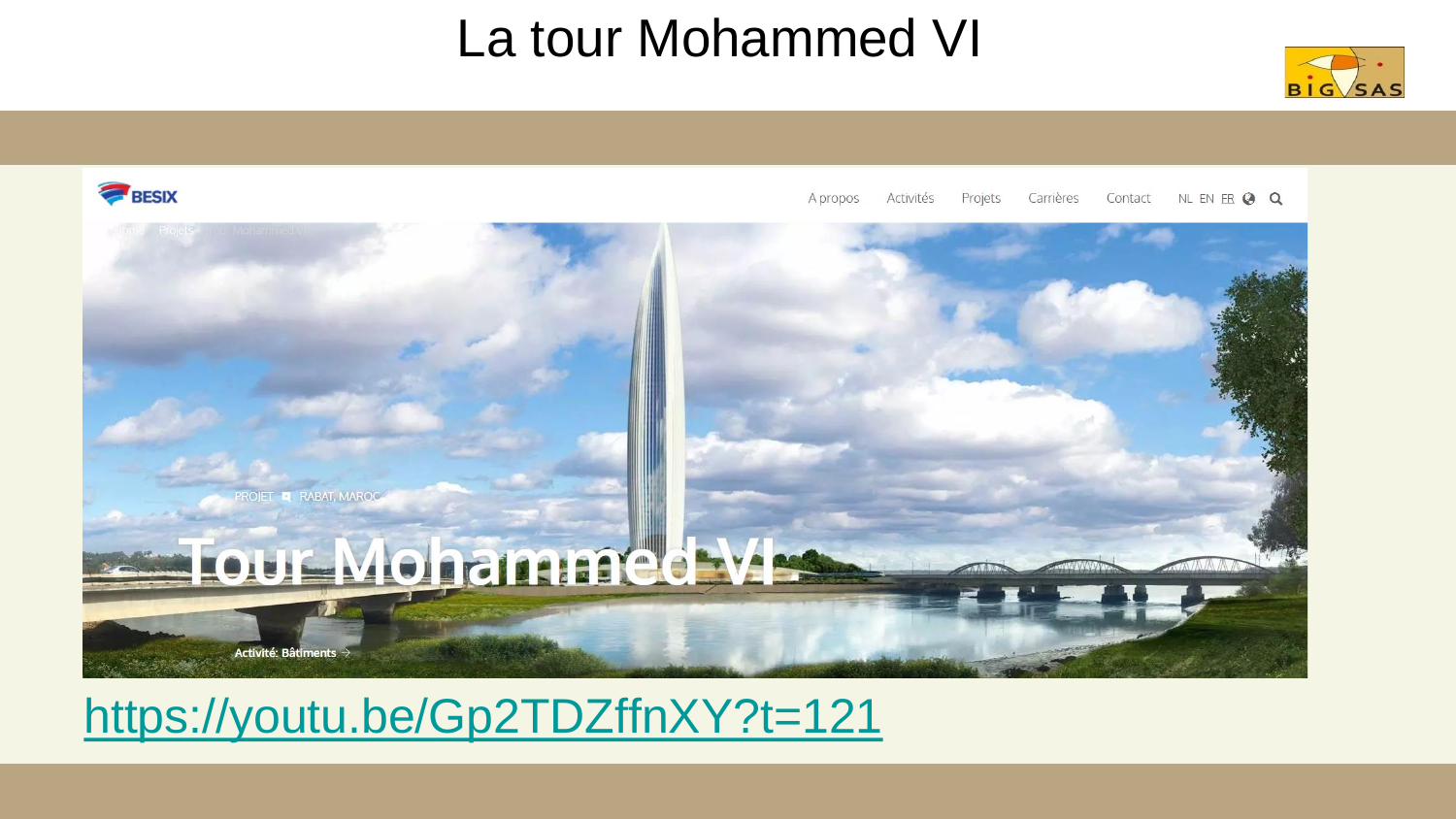#### External legitimation through religious policy



"You know for sure the concept of Soft Power conceived in the 1990ies. Morocco was one of the first countries in Africa […] to use the **concept of Soft Power of culture**, especially in international relations. […] In a world that is increasingly marked by a cooling of international relations, wars, moral crisis and identity crisis, we are confronted with a world that is torn apart, fractured and with a world that is in search of identity. It appears to me that the cultural and religious aspects can bring about a new identity. In this context we see for example that with regards to the strategic priorities especially in the case of religious and cultural diplomacy in Africa, we see that Subsahara Africa is in the center of the kingdom's strategic space […] because Morocco has had, for centuries already, very good relations with Mali and Senegal especially. […] But **Morocco also goes beyond this old zone of influence** – and there we see a real change in the Moroccan position meaning that Morocco does not limit itself any more to this strategic space as it did before, but goes beyond it now. This means that today even among countries in the east [of Africa], some of which are hostile to the **question of the Sahara** as being part of Morocco, that even among these countries **Morocco tries to broaden its support base and tries to make them join its primary national cause**. And all this is accomplished through that beautiful culture, that islam of openness, that islam malikite, that islam that has in its center the general interest that confers upon the Moroccan kingdom this flexibility and not rigidity that is characteristic for other muslim streams. "

Interview with Abdellah Ouzitane, founding president of the Centre Abraham Zagouri d'études et de recherches sur le droit hébraïque au Maroc in Essaouira, 03/06/2020.